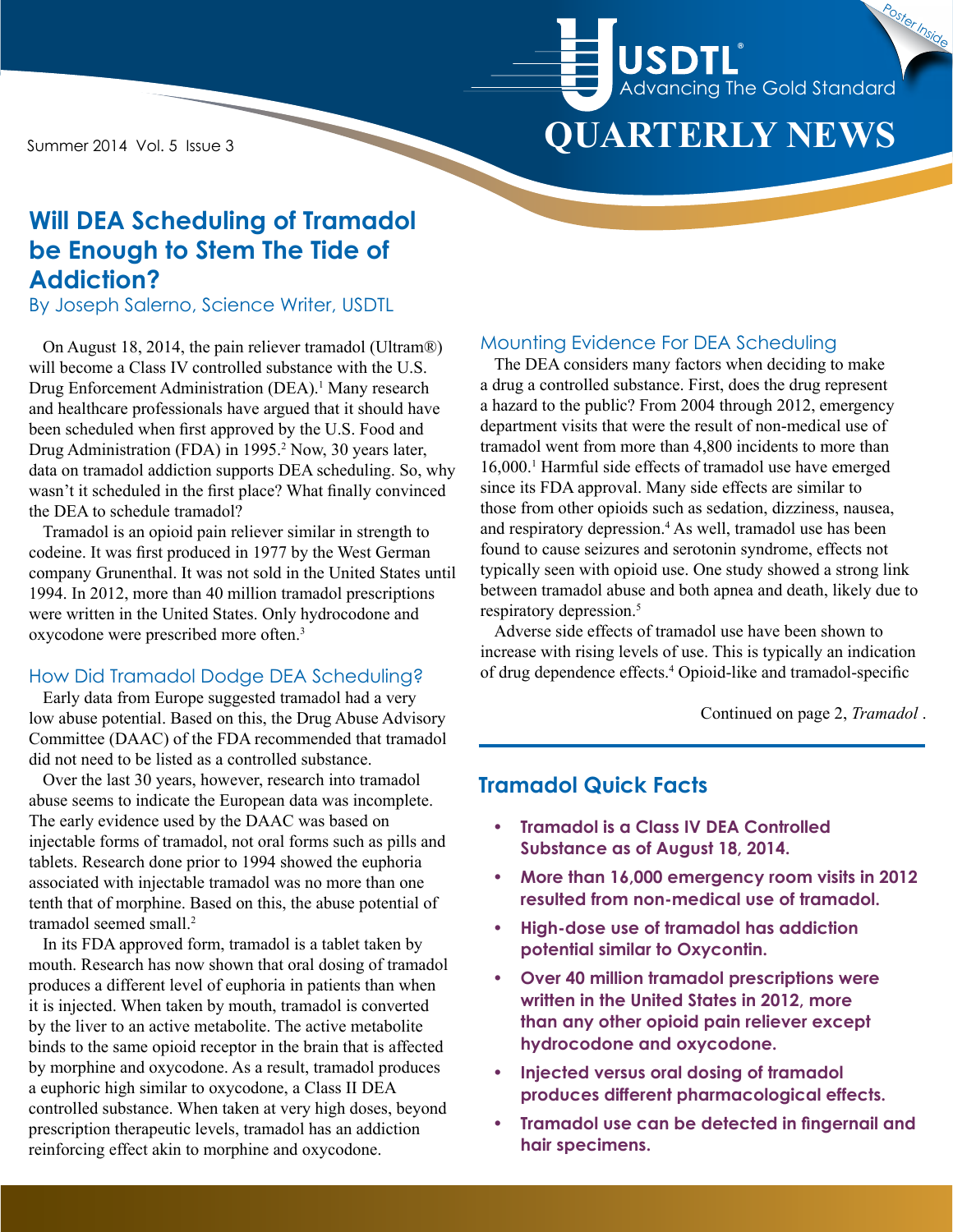

*Tramadol*, continued from page 1.

withdrawal symptoms often occur after abrupt interruption of tramadol use. Patients using tramadol under prescription guidelines have also shown withdrawal effects even when they were slowly tapered off the drug. Adverse effects and withdrawal symptoms strongly suggest an issue of drug dependence for tramadol users even when used under prescription guidelines.

Another criterion for DEA scheduling is the potential for a drug to be diverted for non-medical abuse. In the year 2000, tramadol was present in only 82 law enforcement drug seizures. This number went up to  $1806$  by  $2012<sup>1</sup>$  A 2002 study found that 87 out of 140 healthcare professionals who tested

**Like what we have to share?**

Follow us throughout the year! We participate in the following social media and contribute new information on a timely basis.



positive for tramadol took the drug with illegal prescriptions. Data from the National Survey on Drug Use and Health estimate the number of people who have abused tramadol at least once in their lifetime at nearly 2.0 million in 2008. By 2011 the number had risen to more than 2.6 million. Clearly non-medical use of tramadol has become an issue since its approval in 1995.

Tramadol is available in both single dose forms (25-100 mg) and as time release tablets containing 100-300 mg of the drug. Abusers of tramadol have begun crushing time release tablets and ingesting them for an instant, high-dose euphoria.2 The effect is described by abusers as similar to the euphoria of OxyContin (time release oxycodone) but without the cognitive impairment. Unfortunately, it's at these high doses of tramadol that effects such as respiratory depression, apnea, and death are most likely to occur.

#### Schedule IV

The FDA's findings indicate tramadol has an abuse potential that is about equal to other Schedule IV drugs such as propoxyphene and pentazocine.1 Bringing tramadol under DEA control should limit its non-medical availability greatly. Restricted access would hopefully curb high-dose abuse of the drug and reduce addiction. Restricting use to therapeutic levels lessens much of the potential danger of tramadol use. At therapeutic levels, Schedule IV would be the logical placement for tramadol.

#### Now That Tramadol is a Controlled Substance, Can You Test For it?

The answer is "yes." Tramadol has been detectable in human samples at least since 1985. Today, tramadol can be detected in several different samples with both long- and short-term windows of detection. Urine and oral-fluid samples will detect tramadol within 1-3 days of use. Hair testing will detect tramadol use for up to three months. Fingernails provide up to a six month history of use.

#### References

1. Office of Diversion Control, Drug and Chemical Evaluation Section. (May 2013). *Schedules of Controlled Substances: Placement of Tramadol into Schedule IV.* Retrieved from [http://www.hpm.com/pdf/blog/DEA\\_8\\_Factor\[1\].pdf](http://www.hpm.com/pdf/blog/DEA_8_Factor[1].pdf)

2. John Fauber. (2013). *Killing Pain: Tramadol the "Safe" Drug of Abuse*. Retrieved from <http://www.medpagetoday.com>

3. Nadia Awad. (2014). *Now What? DEA Tosses Tramadol in Schedule IV.* Retrieved from <http://www.medpagetoday.com>

4. Senay, E.C., Adams, E.H., et al. (2003). Physical dependence on Ultram (tramadol hydrochloride): Both opioid-like and atypical withdrawal symptoms occur. *Drug and Alcohol Dependence,* 69:233-241. [[link](http://www.ncbi.nlm.nih.gov/pubmed/12633909)]

5. Hassanian-Moghaddam, H., et al. (2013). Tramadol-induced apnea. *American*  Journal of Emergnecy Medicine, 31:26-31. [\[link\]](http://www.ncbi.nlm.nih.gov/pubmed/22809771)

**Subscribe to eNews and other informational material including infographics, instructional videos, and our blog at** 

**[www.USDTL.com/about/newsletters](http://www.USDTL.com/about/newsletters).**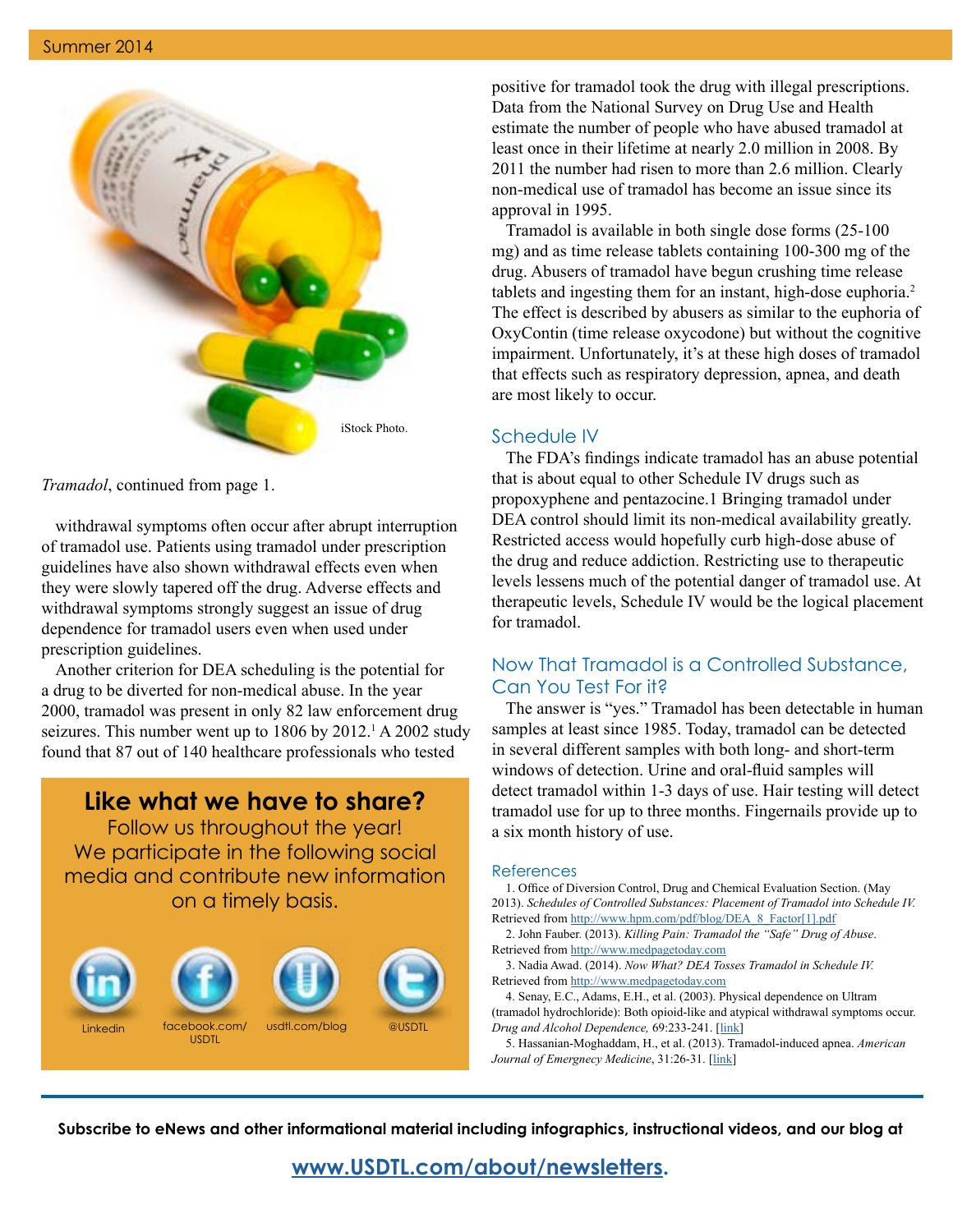### **The Shifting Landscape of Opiate and Opioid Abuse** By Joseph Salerno, Science Writer, USDTL

The need for opiate and opioid drug testing has grown in the last three decades. 2.4 million people in the United States abused opioid pain relievers in 1985, the year before President Ronald Reagan announced his Federal Drug-Free Workplace Program.<sup>1</sup> That number swelled to 4.9 million - a  $104\%$  increase - by 2012.<sup>2</sup> During that same time, the population of the United States grew only 32%.

The original opiate testing panel created in 1986 is an incomplete tool for today's drug testing needs. No other category of drugs has evolved as much as opiates and opiods. Addiction to high strength pain relievers and

newer opioid compounds has eclipsed codeine, morphine, and heroin addiction addressed by the original 1986 five-panel drug test.

Based on the most recent data on emergency department visits related to illicit substance abuse, it is clear that opiate and opioid abuse has shifted dramatically. Screening for opiate abuse using only 1986 drug testing guidelines for the opiate drug class misses the past 30 years of pharmaceutical and drug testing advancements.3

# **Increase in Emergency Department (ED) Visits 2004-2011**



#### References

1. United States Department of Health and Human Services. National Institutes of Health. National Institute on Drug Abuse. National Household Survey on Drug Abuse, 1985. ICPSR06844-v3. Ann Arbor, MI: Inter-university Consortium for Political and Social Research [distributor], 2013-06-19. [http://doi.org/10.3886/](http://doi.org/10.3886/ICPSR06844.v3) [ICPSR06844.v3](http://doi.org/10.3886/ICPSR06844.v3)

2. Substance Abuse and Mental Health Services Administration, Results from the 2012 National Survey on Drug Use and Health: Summary of National Findings, NSDUH Series H-46, HHS Publication No. (SMA) 13-4795. Rockville, MD: Substance Abuse and Mental Health Services Administration, 2013. [[link](http://www.samhsa.gov/data/NSDUH/2012SummNatFindDetTables/NationalFindings/NSDUHresults2012.htm)]

3. Substance Abuse and Mental Health Services Administration, Drug Abuse Warning Network, 2011: National Estimates of Drug-Related Emergency Department Visits. HHS Publication No. (SMA) 13-4760, DAWN Series D-39. Rockville, MD: Substance Abuse and Mental Health Services Administration, 2013. [[link](http://www.samhsa.gov/data/2k13/DAWN2k11ED/DAWN2k11ED.htm)]